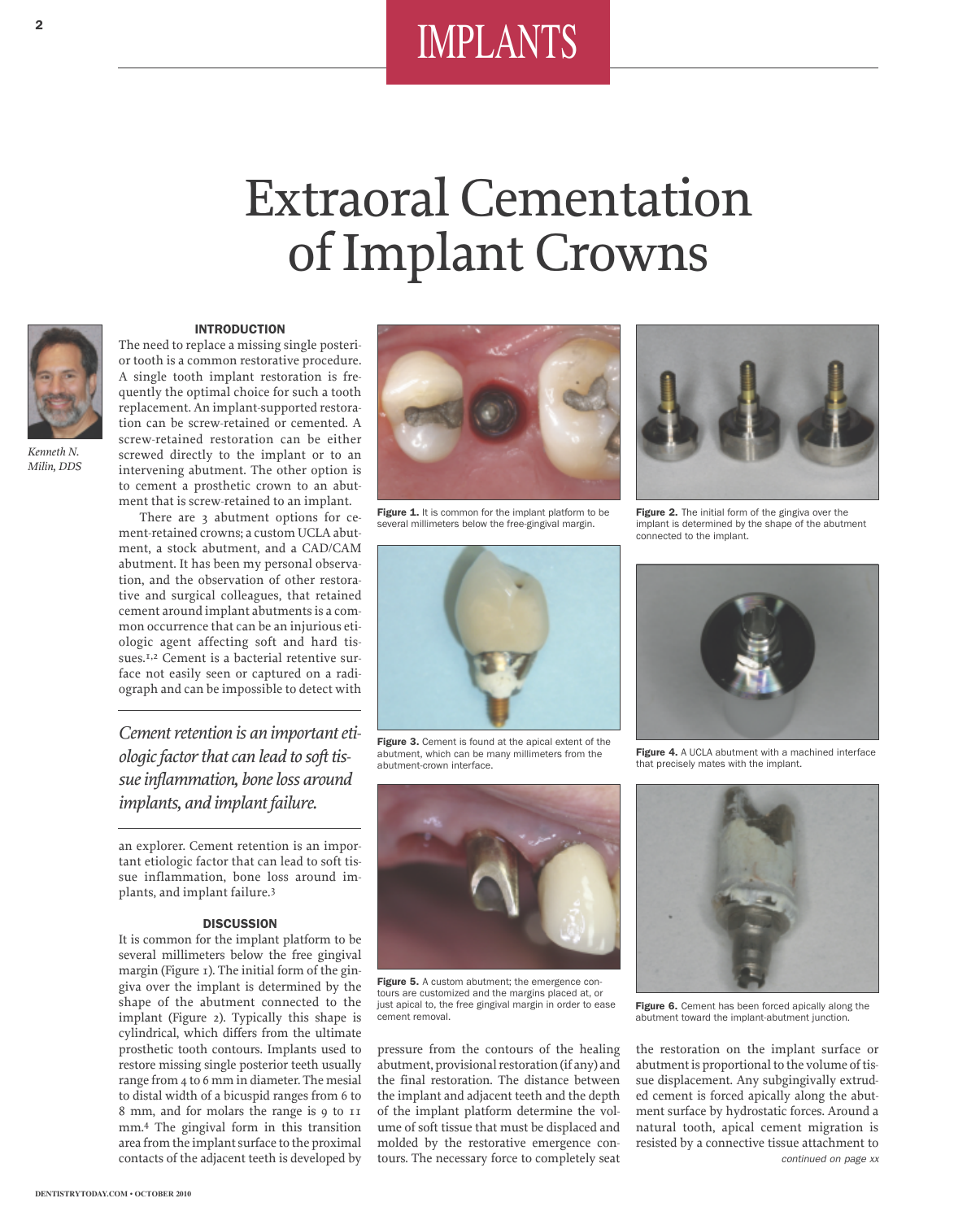# **Extraoral Cementation...**

*continued from page 00*

the cementum surface of the tooth and its overlying epithelial attachment. Around an implant, cement migration is resisted by epithelial adhesion to the abutment. This adhesion can be overcome by the hydrostatic forces that occur during cementation, allowing the cement to migrate apically towards the implant-abutment junction. It is at the level of the implant-abutment junction that connective tissue fibers are found; this tissue resists further apical migration of the cement. The biology around an implant can explain how cement is found at the apical extent of the abutment, which can be many



**Figure 7.** A one-piece UCLA single tooth restoration that is screw-retained directly to the implant.

millimeters from the abutmentcrown interface (Figure 3).

A UCLA abutment can have a machined interface that precisely mates with the implant surface (Figure 4). A plastic waxing sleeve is affixed, which provides a foundation for the laboratory technician to create either a custom abutment or a one piece, screw-retained, porcelain-fusedto-metal crown. The abutment or crown is attached to the implant, utilizing the mechanical advantage provided by the retaining screw to displace and shape the soft tissue. If a custom abutment is utilized as a retainer for a cemented crown, the emergence contours are customized, and the margins can be placed at or just apical to the free gingival margin in order to ease cement removal (Figure 5). When the margin of a cemented restoration is below the gingiva, any excess cement is expressed between the crown-abutment interface and gingiva. In this situation, it is possible for cement to be forced apically along the abutment toward the implant-abutment junction (Figure 6). Cement removal in this environment provides a significant, potentially insurmountable challenge. Retained cement along the abutment surface can be biologically detrimental.

*Control of marginal placement on a stock abutment is more limited than with a custom abutment. This can result in a more deeply subgingival cement margin....*

A one-piece UCLA single-tooth restoration (Figure 7) is screw-retained directly to the implant. When delivering this type of restoration, the mechanical advantage of the screw will provide the necessary force to displace the gingival tissues in order to create restoratively directed emergence contours (Figure 8). While there is no need for cement removal and no opportunity for residual cement, the machined interface of the abutment is altered

from what the manufacturer provided (Figure 9). The UCLA abutment is subjected to significant laboratory procedures that modify the pristine implantabutment interface fabricated by the manufacturer. After waxing, investing, casting, divesting, and polishing, the machined interface is altered. The repeated firings and process of porcelain application also impacts this surface. Whether or not there is clinical significance to the modified surface is

abutment.

**Figure 11.** Modifications can be made to stock abutments intraorally or in the dental laboratory. These modifications can apically relocate the margin position, change the shape of the abutment, add retentive elements, and decrease the emergence contour of the stock

**Figure 8.** With a one-piece UCLA single tooth restoration that is screw-retained directly to the implant, the mechanical advantage of the screw will provide the necessary force to displace the gingival tissues, creating restoratively

directed emergence contours.

an unanswered question.

Another option for creating a single-tooth posterior restoration is to use a stock abutment that is screwretained to the implant and fabricate a crown to be cemented to this abutment. Control of marginal placement on a stock abutment is more limited than with a custom abutment. This can result in a deeper subgingival cement margin, as compared with a custom abutment. A deeper cement margin increases the difficulty of complete cement removal. Similar to the UCLA abutment, a stock abutment has a machined interface that precise-



**Figure 9.** The machined interface of the UCLA abutment is altered from what the manufacturer provided.



**Figure 12.** Modified stock abutments with retentive elements on the master cast. A crown is fabricated directly to the modified abutment.

ly mates with the implant surface (Figure 10). The stock abutment is not subjected to vigorous laboratory procedures that significantly alter its implant interface. The stock abutment has a predetermined emergence contour and margin placement. The only alterations that can be achieved to these contours are by preparing the abutment intraorally or in the dental laboratory. These modifications can apically relocate the margin position, change the shape of the abutment, add retentive elements, and decrease the emergence contour of the stock abutment (Figures 11 and 12). After cementation to the stock abutment, the laboratory-fabricated crown will support and shape any gingival tissue coronal to the restorative margin on

the abutment. Intraoral cementation of the crown to the abutment has the possibility of cement retention, which can be biologically injurious to the soft tissue and bone surrounding the implant.

A CAD/CAM abutment is a third alternative for cement retained implant restorations (Figure 13). Like the UCLA abutment, the emergence contours and margin placement can be customized. Because of CAD/CAM, this type of abutment is not subjected to rigorous laboratory procedures, so the implant mating surface should be minimally altered similar to the stock abutment. Both the CAD/CAM and UCLA abutments have the opportunity of moving the cement interface towards



**Figure 10.** A stock abutment has a machined interface that precisely mates with the implant surface.



**Figure 13.** A CAD/CAM abutment provides customized emergence contours and margin locations.

the free gingival margin and away from the implant-abutment interface; they also share the same cement removal challenges. In addition to subgingivally retained cement, the process of cement removal has the potential to scratch the abutment surface, which may have adverse consequences.5

#### **EXTRAORAL CEMENTATION**

As an alternative to intraoral cementation, a crown can be fabricated with an occlusal screw access hole, allowing for extraoral cementation of the crown to a stock or CAD/CAM abutment on the laboratory model. Similar to a onepiece single tooth UCLA restoration, the combined restoration is screw retained directly to the implant. The *continued on page xx*